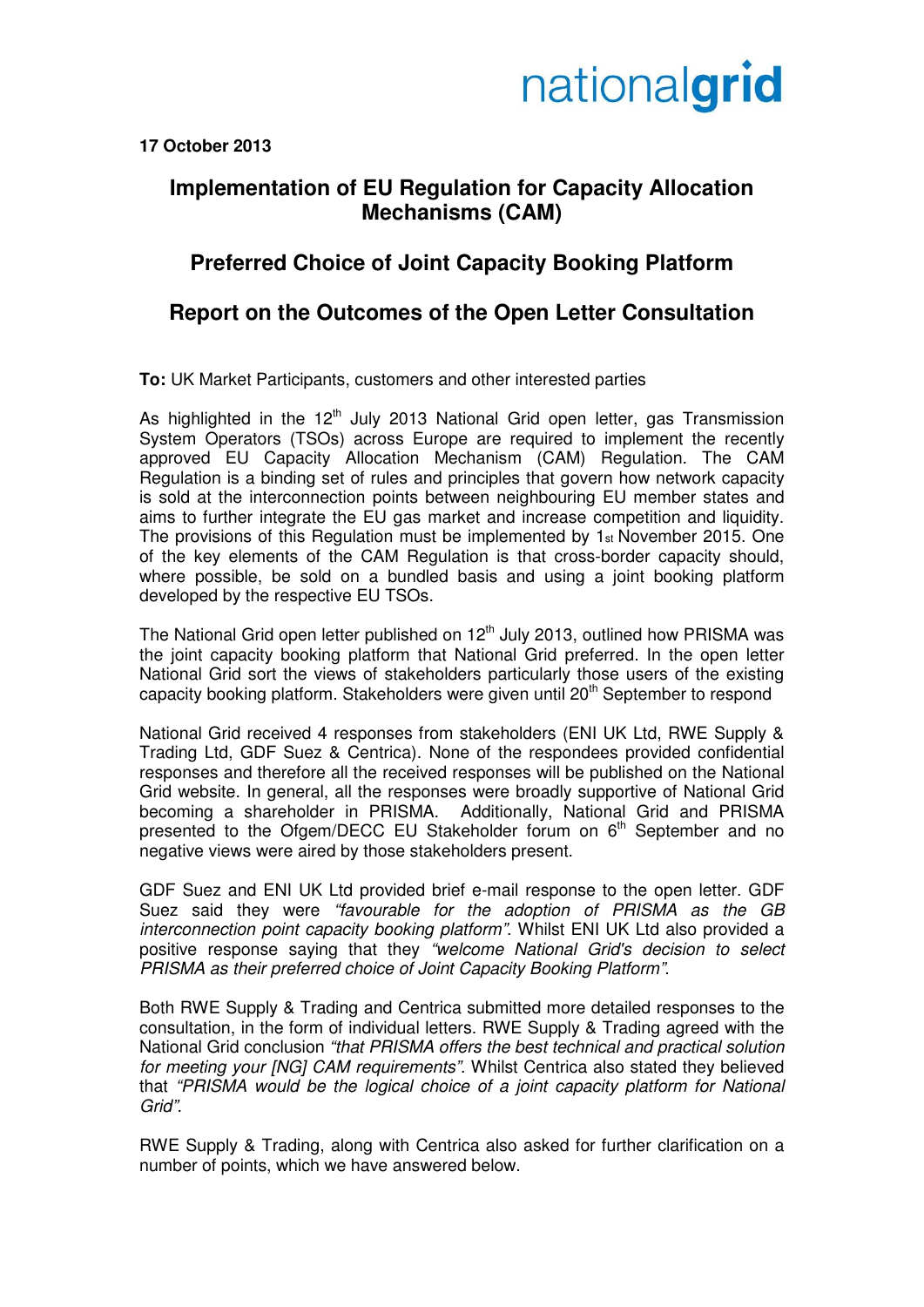# nationalgrid

The desire for early participation in the PRISMA initiative should not compromise the process of finding an efficient solution to bundling capacity in GB

We agree that early implementation of CAM should only be under taken once all the outstanding issues around bundling capacity in GB are resolved. National Grid does not currently foresee implementation of CAM before Q4 2015

Nothing should be put in place which forces shippers to use PRISMA platform to execute secondary trades for bundled capacity

• PRISMA is currently developing the functionality to enable secondary capacity trading. This is envisaged to be an optional service for shippers to use, and shippers would not be under any obligation to use this service.

We would ask National Grid to provide formal assurance to GB shippers that they expect PRISMA to remain a not for profit company

National Grid doesn't foresee any changes to the current structure of PRISMA. The TSOs users fund PRISMA wholly, and National Grid does not expect this to change.

We would welcome further clarification on how PRISMA will be funded and any costs incurred by National Grid controlled and managed

• Regarding the costs associated with PRISMA, National Grid has a licence obligation to manage its operations in an economic and efficient manner, if the costs of using PRISMA become excessive, we would expect to be challenged on this and could potentially find an alternative service provider.

We would welcome National Grid's views on whether PRISMA may constitute a multilateral trading facility under the Markets in Financial Instrument Directive (MiFID)

It is currently unclear to National Grid whether PRISMA constitutes a multilateral trading facility (MTF) in relation to the Markets in Financial Instrument Directive (MiFID); however clarification on issue is expected in the coming months.

It should be clearer what constitutes a "minor change", given that PRISMA reserves the right to make minor changes without consulting shippers and considers that a change could be considered minor even if it requires a change to shipper's systems.

• PRISMA has established 'Shipper Forums' where concerns from shippers can be raised. This would be the best forum to highlight any concerns regarding PRISMA's reserved right to complete "minor changes" without consultation. National Grid would support an open consultation before changes are made.

We would like to see more concrete information from PRISMA and National Grid on how change management will work and minimum notice periods.

• With respect to providing more information on how change management and minimum notice period will work in the future. National Grid will work with PRISMA and customers during 2014/15 to ensure all issues of this nature clearly defined.

We have now completed our initial internal technical analysis, which found no undue technical reasons why National Grid could not join PRISMA. National Grid has continued to develop our relationship with PRISMA. Since the feedback from customers and stakeholders has been generally positive, National Grid intends to formally join PRISMA. It is our intention to become a shareholder in PRISMA, with that shareholding becoming effective from 1<sup>st</sup> January 2014. The proposed timings